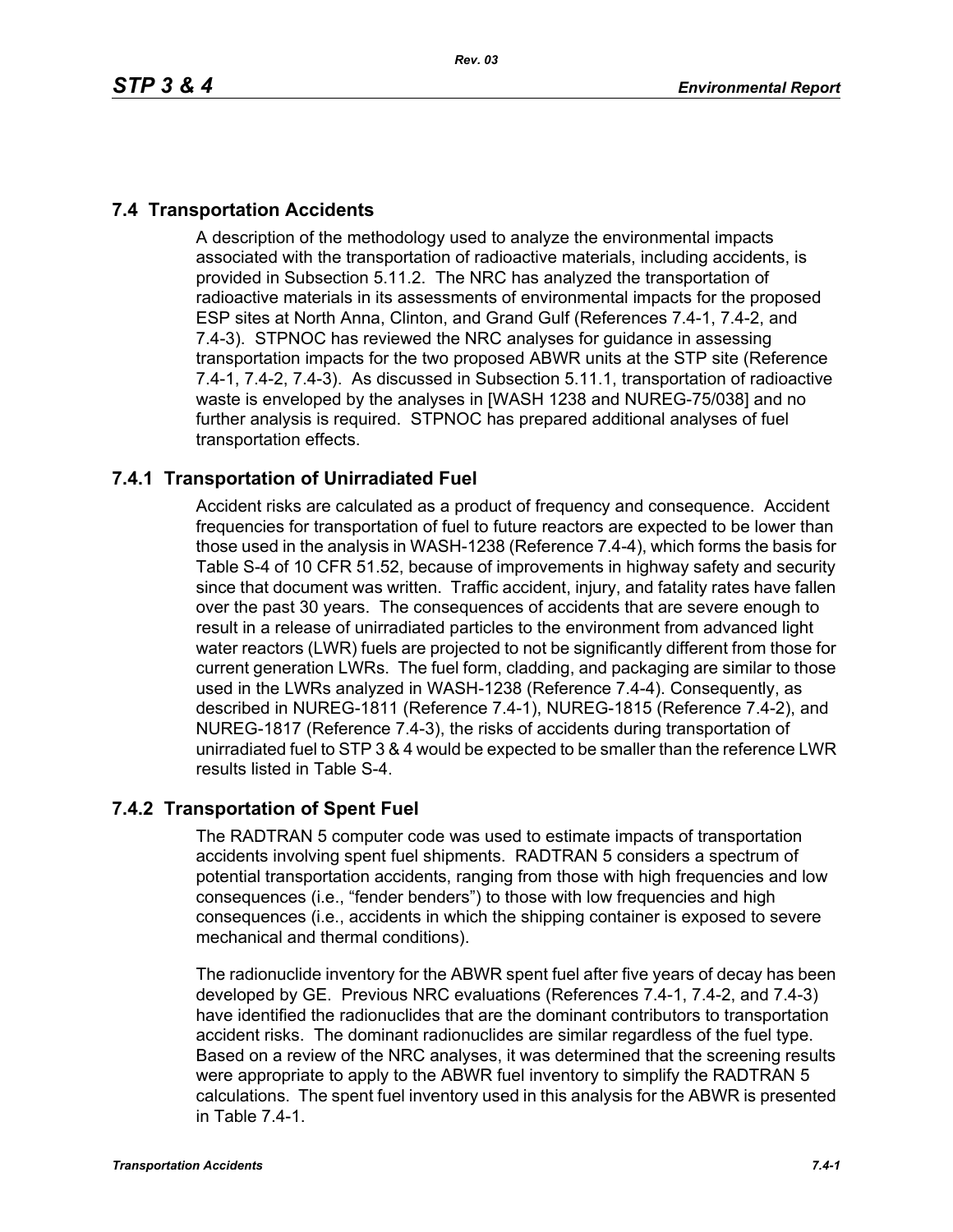Engineered shipping casks are used to transport spent fuel because of the radiation shielding and accident resistance required by 10 CFR 71, "Packaging and Transportation of Radioactive Material." Spent fuel shipping casks must be certified as Type B packaging systems, meaning they must withstand a series of severe hypothetical accidents with essentially no loss of containment or shielding capability. According to NUREG/CR-6672, Volume 1 (Reference 7.4-5), the probability of encountering accident conditions that would lead to shipping cask failure is less than 0.01% (i.e., more than 99.99% of all accidents would result in no release of radioactive material from the shipping cask). This analysis assumed that shipping casks for advanced LWR spent fuels would provide mechanical and thermal protection of the spent fuel cargo that is equivalent to that for current generation spent fuel.

The RADTRAN 5 accident risk calculations were performed using radionuclide inventories per shipment for the spent fuel from the ABWR assuming 0.5 MTU per shipment. The resulting risk estimates were multiplied by the expected annual spent fuel shipments (MTU per year) to derive estimates of the annual accident risks associated with spent fuel shipments from the ABWR. The amount of spent fuel shipped per year was assumed to be equivalent to the annual discharge quantity: 42 MTU per year for an ABWR. (This discharge quantity has not been normalized to the reference LWR. The normalized value is presented in Table 7.4-2.)

The release fractions for current generation LWR fuels were used to approximate the impacts from the advanced LWR spent fuel shipments. This assumes that the fuel materials and containment systems for the ABWR (i.e., cladding, fuel coatings) behave similarly to current LWR fuel under applied mechanical and thermal conditions.

Using RADTRAN 5, the population dose from the released radioactive material was calculated for five possible exposure pathways:

- (1) External dose from exposure to the passing cloud of radioactive material.
- (2) External dose from the radionuclides deposited on the ground by the passing plume (the radiation exposure from this pathway was included even though the area surrounding a potential accidental release would be evacuated and decontaminated, thus preventing long-term exposures from this pathway).
- (3) Internal dose from inhalation of airborne radioactive contaminants.
- (4) Internal dose from resuspension of radioactive materials that were deposited on the ground (the radiation exposures from this pathway were included even though evacuation and decontamination of the area surrounding a potential accidental release would prevent long-term exposures).
- (5) Internal dose from ingestion of contaminated food (the analysis assumed interdiction of foodstuffs and evacuation after an accident; no internal dose due to ingestion of contaminated foods was calculated).

A sixth pathway, external doses from increased radiation fields surrounding a shipping cask with damaged shielding, was considered but was not included in the analysis. It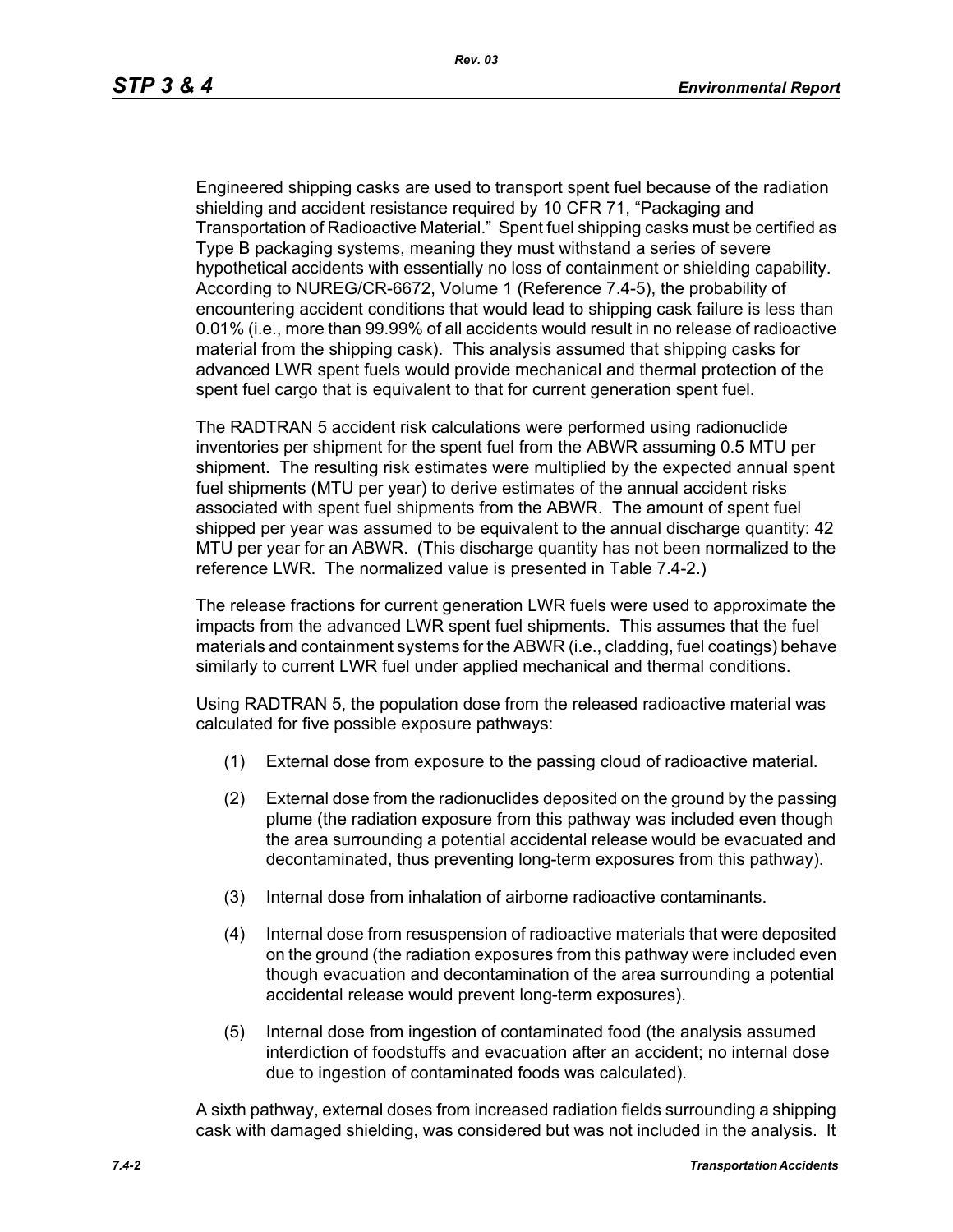is possible that shielding materials incorporated into the cask structures could become damaged as a result of an accident. However, the loss of shielding events was not included in this analysis because their contribution to spent fuel transportation risk is much smaller than the dispersal accident risks from the five pathways listed above.

In addition, calculations were performed to assess the environmental consequences of transportation accidents when shipping spent fuel from the STP site to a spent fuel repository assumed to be at Yucca Mountain, Nevada. The shipping distances and population distribution information for the route were the same as those used for the "incident-free" transportation impacts analysis.

Table 7.4-2 presents unit (per MTU) accident risks associated with transportation of spent fuel from the STP site to the proposed Yucca Mountain repository. The accident risks are provided in the form of a collective population dose (i.e., person-rem over the shipping campaign). The table also presents estimates of accident risk per reactor year normalized to the reference reactor analyzed in WASH-1238 (Reference 7.4-4). The transportation accident impacts were also calculated for the alternative sites (Allens Creek, Limestone, Malakoff, and Parish) within the region of interest.

The risk to the public from radiation exposure was estimated using the nominal probability coefficient for total detriment [730 fatal cancers, nonfatal cancers, and severe hereditary effects per  $1 \times 10^6$  person-rem from ICRP Publication 60 (Reference 7.4-6)] health effects per reference reactor year. These values are presented in Table 7.4-2. These estimated risks are quite small compared to the fatal cancers, nonfatal cancers, and severe hereditary effects that would be expected to occur annually in the same population from exposure to natural sources of radiation using the same linear, no-threshold dose response model. Therefore, there will be negligible increases in environmental risk effects as a result of accidents that may result from shipping spent fuel from the STP site to a spent fuel disposal repository.

#### **7.4.3 Conclusion**

Based on these analyses, STPNOC concludes that the overall transportation accident risks associated with spent fuel shipments from the proposed ABWR units at the STP site are SMALL. This is consistent with the NRC conclusion regarding the risks associated with transportation of spent fuel from current generation reactors presented in WASH-1238 (Reference 7.4-4) and in Table S-4 of 10 CFR 51.52.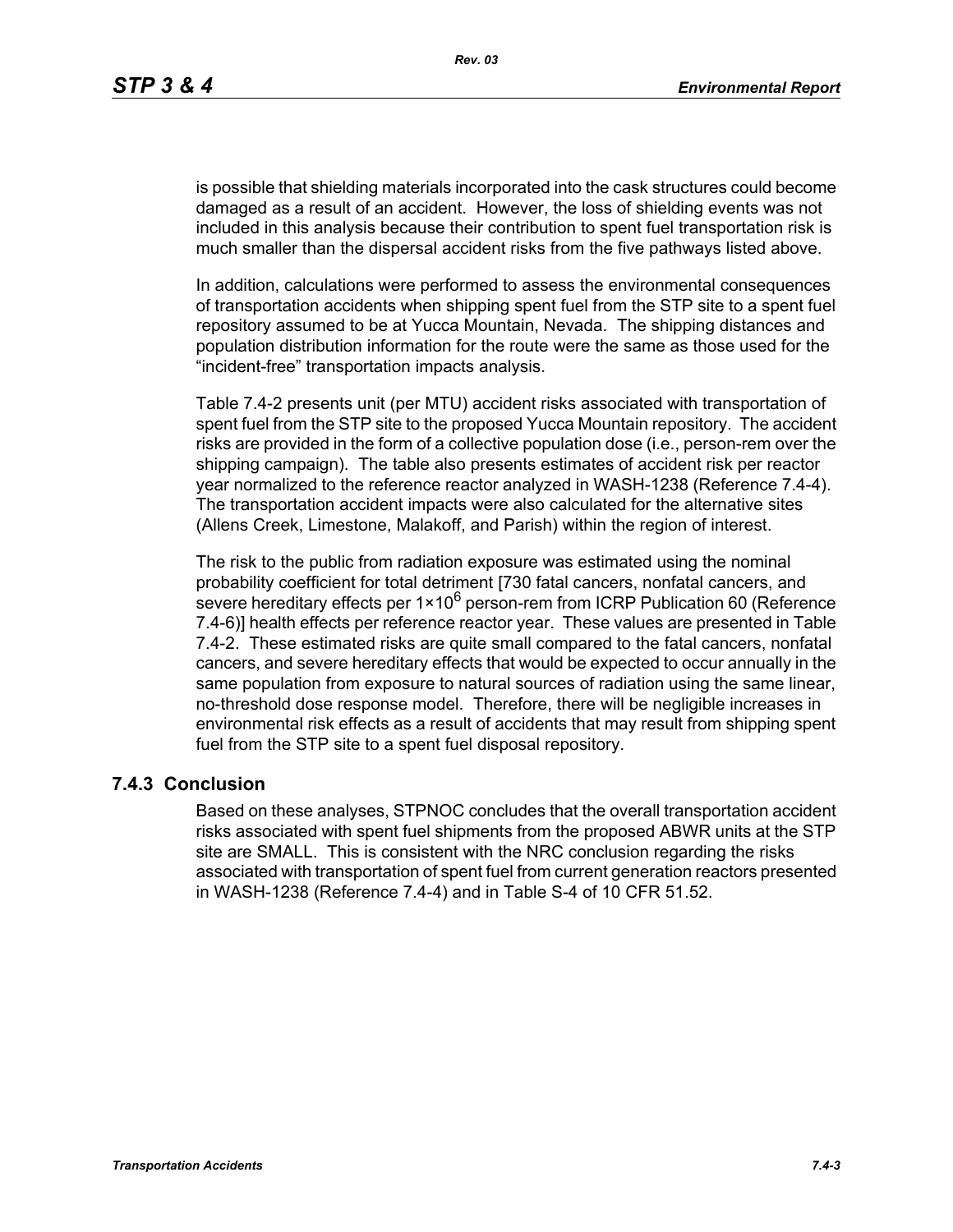### **7.4.4 References**

- 7.4-1 "Environmental Impact Statement for an Early Site Permit (ESP) at the North Anna ESP Site, NUREG-1811," December 2006.
- 7.4-2 "Environmental Impact Statement for an Early Site Permit (ESP) at the Exelon ESP Site, NUREG-1815," July 2006.
- 7.4-3 "Environmental Impact Statement for an Early Site Permit (ESP) at the Grand Gulf ESP Site, NUREG-1817," April 2006.
- 7.4-4 "Environmental Survey of Transportation of Radioactive Materials to and from Nuclear Power Plants, WASH-1238," December 1972.
- 7.4-5 "Reexamination of Spent Fuel Shipment Risk Estimates," NUREG/CR-6672, Volume 1, March 2000.
- 7.4-6 "Recommendations of the International Commission on Radiological Protection, ICRP Publication 60," ICRP (International Commission on Radiological Protection), 1991.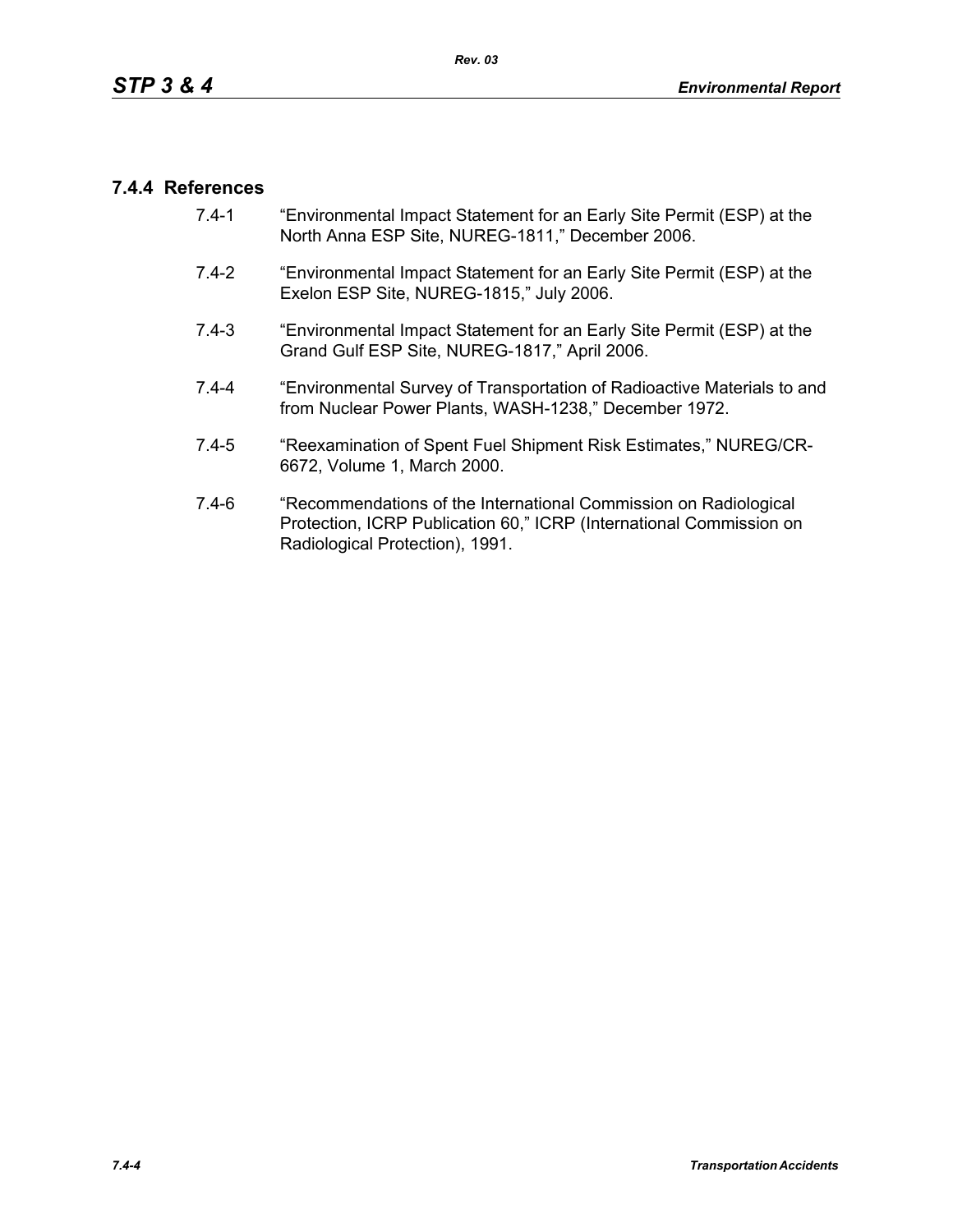| Radionuclide | <b>ABWR Inventory</b><br>Ci/MTU |  |
|--------------|---------------------------------|--|
| Co-60        | 3630                            |  |
| Am-241       | 1440                            |  |
| Am-242m      | 33.2                            |  |
| Am-243       | 59.5                            |  |
| Ce-144       | $1.32 \times 10^{4}$            |  |
| Cm-242       | 62.2                            |  |
| Cm-243       | 61.7                            |  |
| Cm-244       | $1.35 \times 10^{4}$            |  |
| Cm-245       | 2.25                            |  |
| Cs-134       | $7.76 \times 10^{4}$            |  |
| Cs-137       | $1.58 \times 10^5$              |  |
| Eu-154       | $1.56 \times 10^{4}$            |  |
| Eu-155       | 8270                            |  |
| Pm-147       | $3.13 \times 10^{4}$            |  |
| Pu-238       | $1.09 \times 10^{4}$            |  |
| Pu-239       | 427                             |  |
| Pu-240       | 852                             |  |
| Pu-241       | $1.35 \times 10^5$              |  |
| Pu-242       | 3.19                            |  |
| Ru-106       | $2.29 \times 10^{4}$            |  |
| Sb-125       | 7,170                           |  |
| <b>Sr-90</b> | $1.06 \times 10^5$              |  |
| $Y-90$       | $1.06 \times 10^5$              |  |

#### **Table 7.4-1 Radionuclide Inventory Used in Transportation Accident Risk Calculations for the ABWR**

Ci/MTU = curies per metric ton uranium